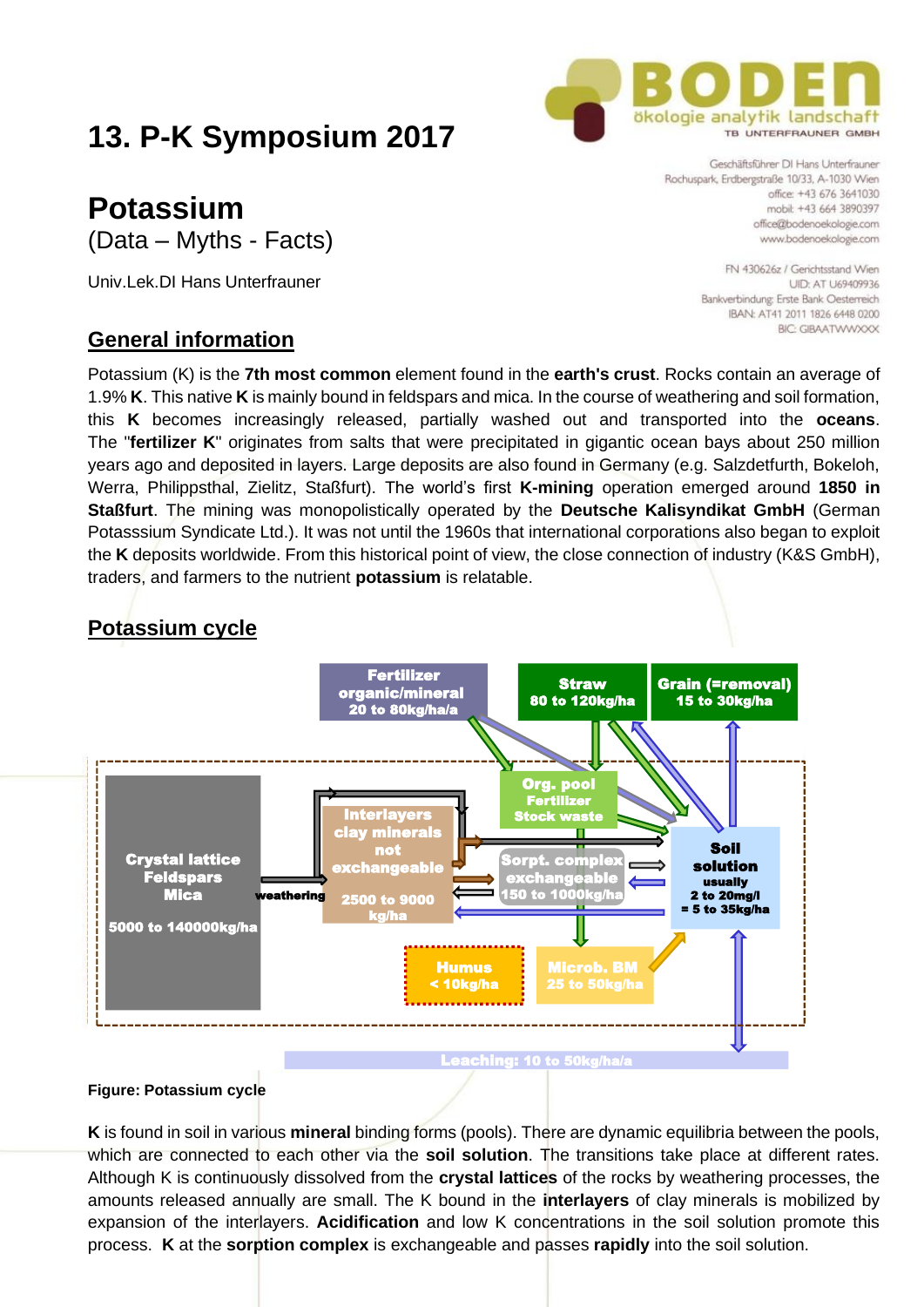

**K** in the **soil solution** can be **taken up by plants** or eventually be **leached**. The processes of mobilization are opposed by processes of **fixation**. **Organic K** storage as for P, S and N does not exist, **humus** is de facto **free of K**! However, soil microorganisms contain **K** in their cells, so an active soil makes an important contribution to **K** supply. By supplying mineral/organic fertilizers containing **K**, potassium is introduced into the soil cycle. **Important: the functions of K in the plant decrease with increasing stage of development (maturity). At the time of flowering, K is released by the plant back into the soil through the roots (50 to 150kg/ha).**



## **Potassium storage in the soil**

**Figure: K storage capacity of light and heavy soils**

**Sandy, light soils** have a very **limited K storage capacity** (40 to 90kg/ha). If a relatively high amount of **K** is fertilized on such sites (e.g. to corn, potato, beet), there is a very high **risk** that part of the K will be **leached** from the topsoil area with the percolating (irrigation) water, **displaced** or fed into the **groundwater body**. The threshold value for **K** (<12mg/l) in drinking water is already exceeded in control wells as regularly as the threshold values for **nitrate**. **Heavy soils** have a very **high storage capacity for K** due to the large number of clay surfaces and intermediate layers, lowering the risk of leaching.

## **Analysis and assessment of soil K pools**

A modern approach is needed to evaluate soil K dynamics. By means of the "**Fractionated Analysis**", different **K**-pools within the ecosystem are recorded. The amounts of **K** of the respective pools are related to each other as well as to the competing cations (especially Ca and Mg) and evaluated. The approach is focused on **"mobilization instead of fertilization."**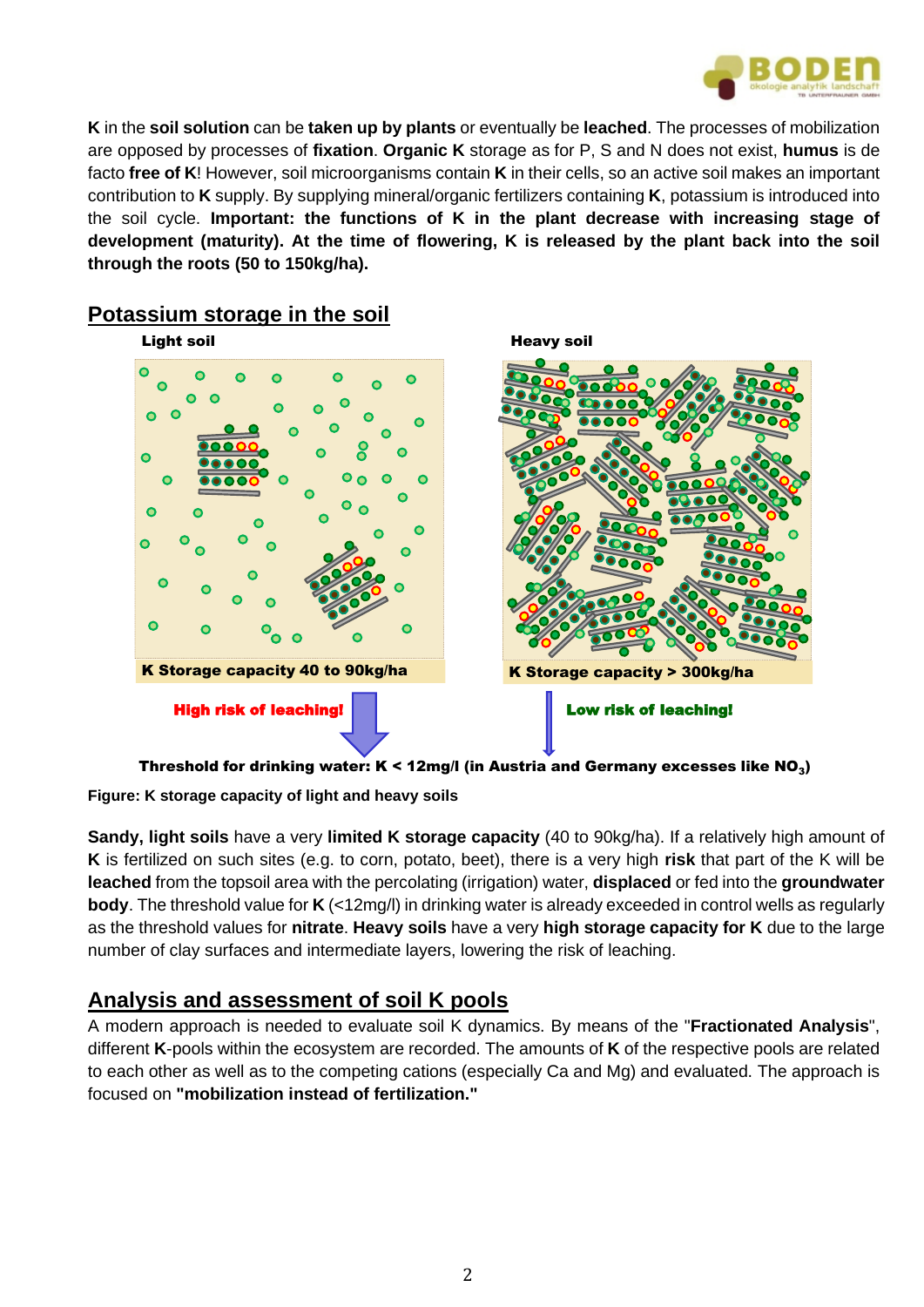

## **Potassium within the plant**

**K does not enter an organic bonding form**, its functions in the plant are tied to the ionic form. Potassium "floats" as a mobile **K<sup>+</sup>ion** in aqueous phases of various parts of the plant and is quite easily translocated.

#### **K** fucntions in plants:

- **K** affects the proton pump
- **K** increases internal cell pressure (turgor, cell elongation)
- **K** activates enzymes
- **K** controls water balance

#### **Water balance**

Opening and closing of the **stomata** (closing cells) is controlled by **K**. For opening, **K** is displaced from companion cells into the closing cells (> 100,000 atoms/s), turgor pressure increases, the bulging cells open, and water vapor evaporates. This creates negative pressure, which continues as a **transpiration suction** in the form of a continuous water flow from the root zone and the soil solution. For closure, **K** is released back into the companion cells, turgor pressure decreases, and the flaccid cells close the stomata. Other factors in the water balance that are influenced by **K** are **root pressure** and **leaf water potential**.



**Favorable K supply optimizes water balance**

#### **Sucrose content of sugar beet**

There is a close relationship between **N - K** and **sugar content** of beets. Too much **N** causes that CO<sub>2</sub> bound via photosynthesis is not fed into the **carbohydrate metabolism** (= sugar formation), but into the **protein metabolism** (= protein formation). **K** has an osmotic effect, which is why high **K** contents have a negative influence on sugar formation. High **K** contents lead to a high proportion of **soluble ash** and to increased proportions of **harmful nitrogen**.



**Excessive additions of K/N reduce sugar content**

#### **Starch content of potato**

The removal of starch from the leaves into the storage organs is characterized by the **Mg:K** ratio. High **K** contents interfere with the **proton pump** and thus with the transfer of sucrose from the mesophyll of the leaves into the phloem.

TLL studies show a **negative correlation** between **K** and **tuber starch content**. A plot experiment confirmed this negative effect of **K** on starch content of the cultivar 'Möwe' (potato strain). In addition, it was shown that K fertilization had no effect on the tendency to **blackleg**.



**Excessive additions of K reduce starch content**